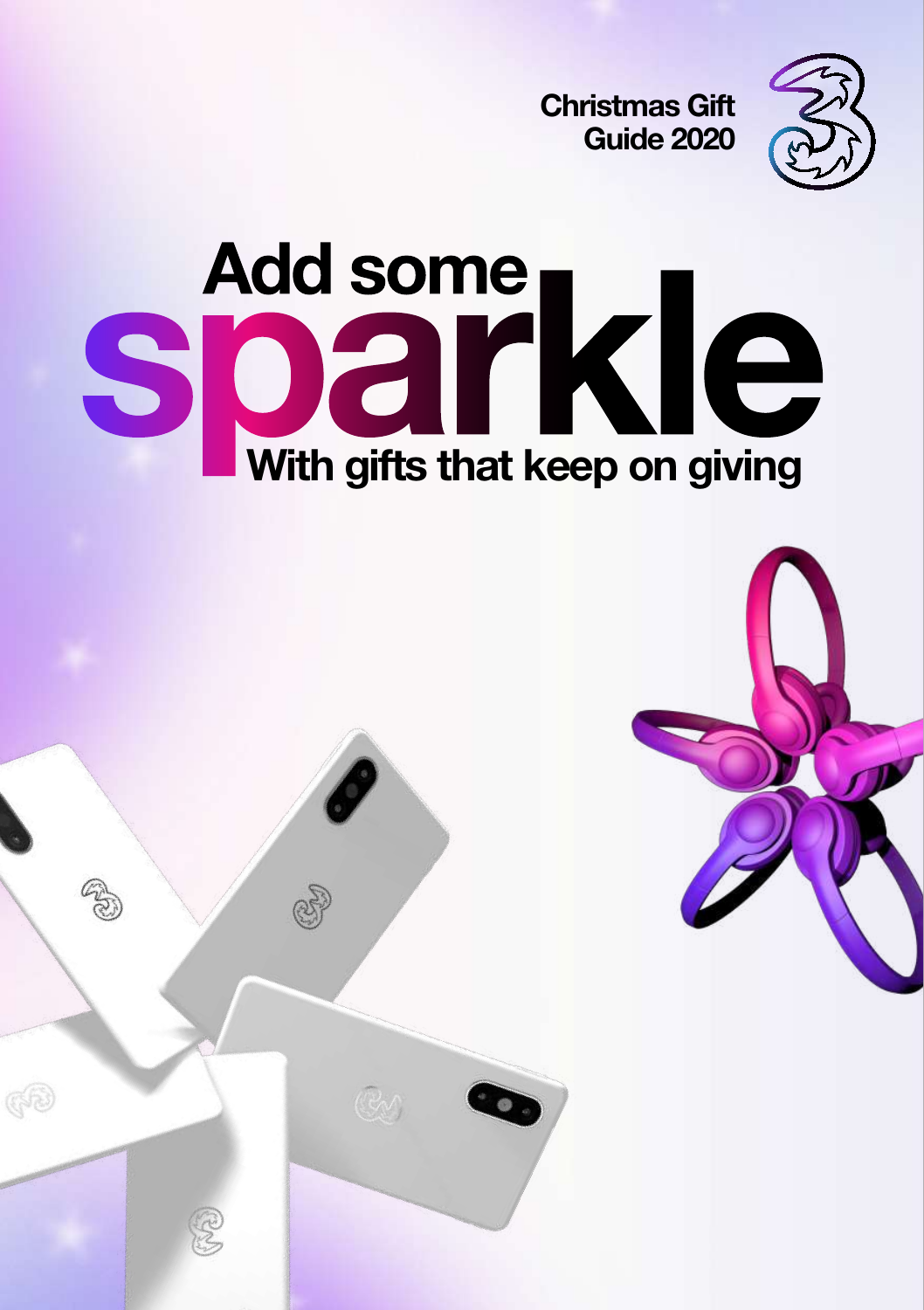Christmas may be a little different this year, but our gift ideas will keep you in touch and bring them joy, long after the decorations are down.

If your local store is closed, don't worry. Like Santa's elves we're ready to help in any way we can.

 $((\mathbf{o}))$ **[Three.co.uk](http://www.Three.co.uk)**

 $0.00$ 

For interactive product demos. **[Three Live](http://three.co.uk/three-live)**

Live help from advisors in-store.

**[Three Store Now](http://three.co.uk/three-store-now)**

## **Take control**

From tracking your bill and usage, to topping up and checking when it's upgrade time. Now you can manage your account on the move.

Simply set up a My3 account, download the app, and you're ready to go.





## Christmas may be a little different this year, but our gift<br>Ideas will keep you in touch and bring them joy, long after<br>**Here for you (with jingly bells on)** Take your pick from these tech treats Take your pick from these tech treats

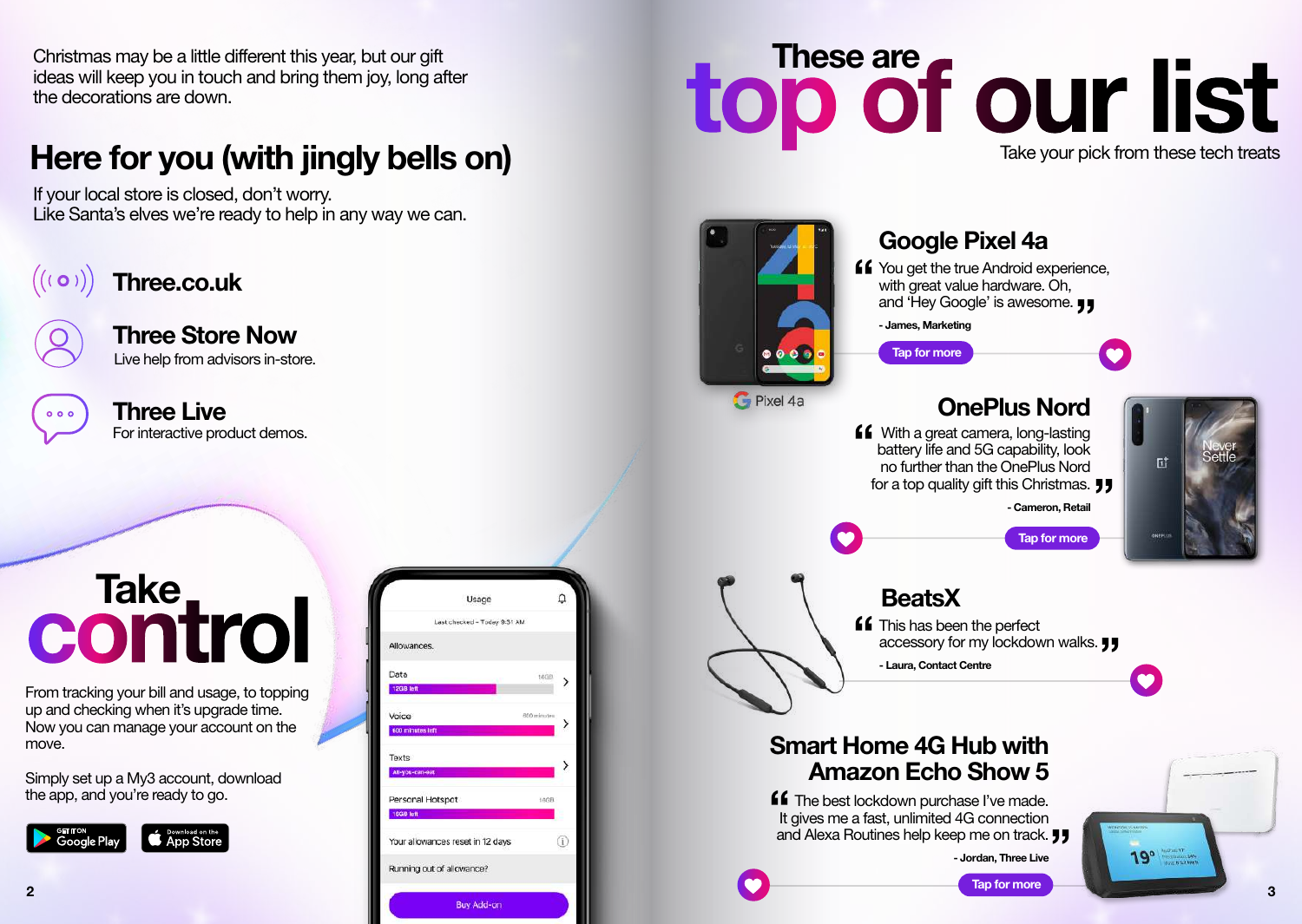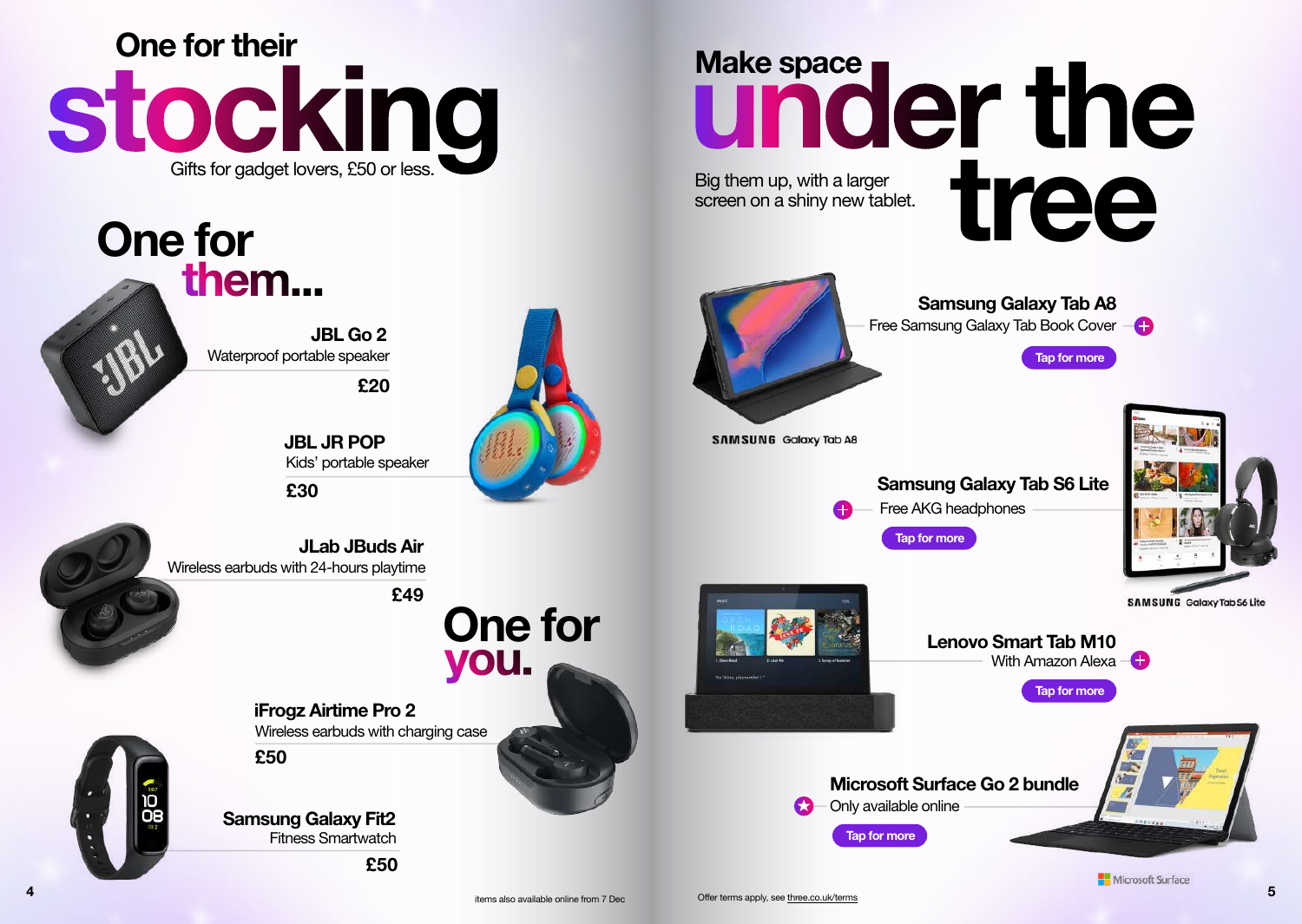





- 6.67in Full HD+ with 144Hz Adaptive Sync display
- 
- 108MP AI camera with OIS
- 5000mAh battery with 33W Fast Charge
- **Xiaomi Mi 10T Pro**



### **Samsung Galaxy Note20 Ultra 5G**

**Samsung Galaxy S20 FE 5G**

6.9in Full HD+ Infinity-O display

Long-lasting 4500mAh battery



3 rear cameras Fo



gaming, and near-instant downloads.



**Tap for more**

## Super-fast streaming, razor-sharp<br>gaming, and near-instant downloads.<br>They'll love you forever.

All the data they need at Christmas and beyond. With a Supercharged new app and our best ever value. What's not to love?



**Acatel 1 £29.99**

**Samsung Galaxy A21s**

**£134.99**

**Xiaomi Redmi Note 9**





**£73.99 Nokia 2.4**

Our Data Packs give you an allowance of data, plus Unlimited minutes and texts and offer greater value for money.

### **Grab a data boost with our 20GB promotion on £15 Data Packs**

Terms apply, see [three.co.uk/paygSIM](http://three.co.uk/paygSIM) for full terms and conditions.

Offer terms apply. See [three.co.uk/terms](http://three.co.uk/terms)





**Give the joy of**

**145G** 

Fo∃



**Tap for more**

SAMSUNG Galaxy S20FE 5G